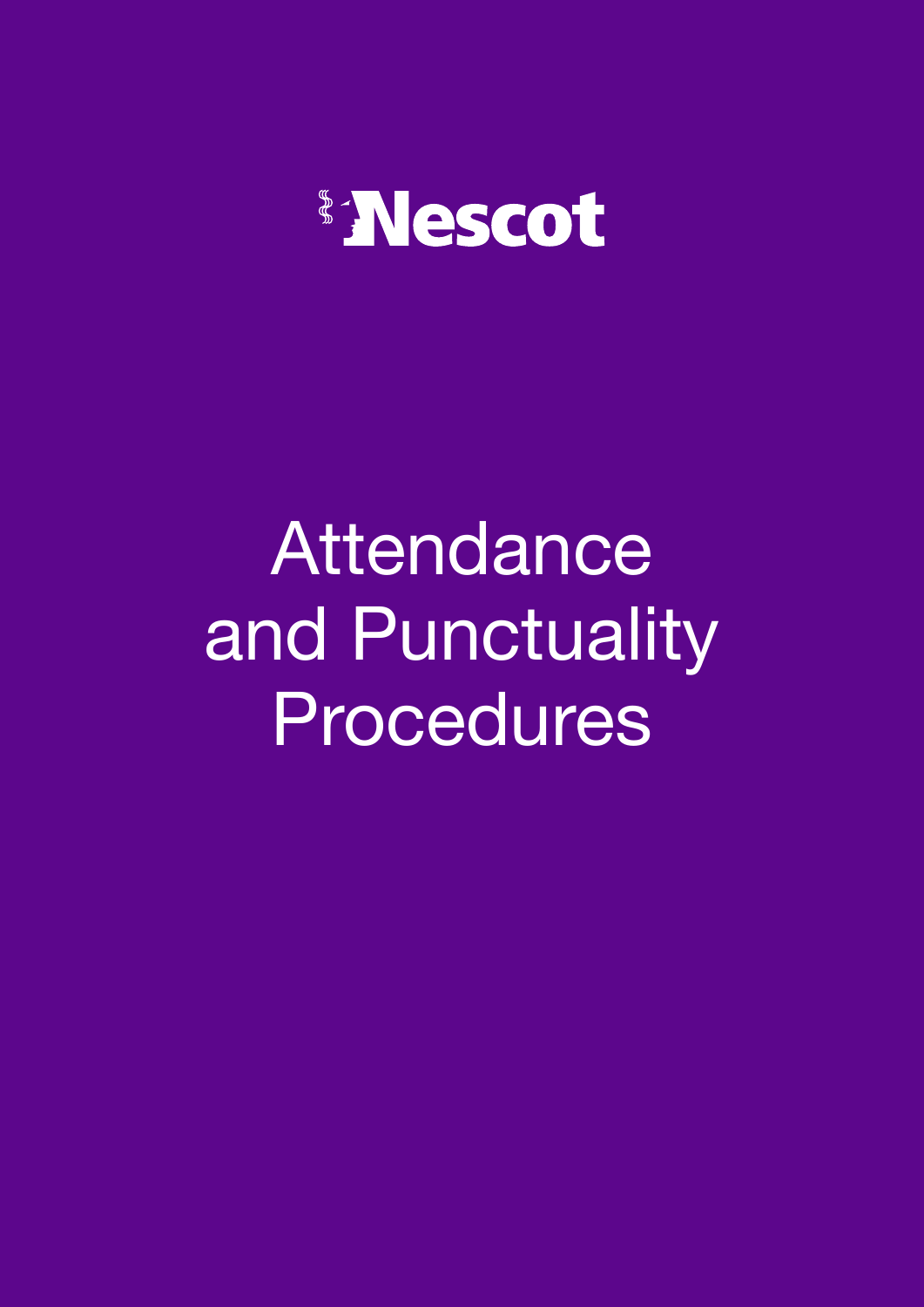## **Attendance and Punctuality Procedures**

#### **Purpose of the Procedure**

The purpose of the procedure is to improve student attendance and timekeeping and therefore contribute to student retention and achievement. The College wants all students to achieve the qualification for which they have registered. In order for students to be successful, it is important that they engage fully with their programmes of study. This engagement includes: attending all formal teaching sessions; completing directed, group-based and independent study activities outside of scheduled teaching; and undertaking all assessments.

The College monitors student attendance, making use of attendance registers (which lecturers complete online) in a way that is appropriate for the programme and its mode of study. The College also offers support to students facing difficulties that may hinder their academic progression. Where programmes feature specific attendance requirements students will be informed at the beginning of the programme.

#### **Procedure**

- Students will be advised about attendance requirements and the importance of attending classes, both orally and in writing, through mechanisms such as induction events, course and module handbooks.
- Procedures for student notification of absence and lateness should be made clear to all students by Heads of Department, Personal Development Coaches and Course/Programme Leads at induction and reinforced by all staff.
- The expectation is that all students will have 100% Attendance and Punctuality. The target for attendance is 90%; warning thresholds have been set at 87%.
- Attendance and Punctuality targets should be monitored weekly by staff and students.
- Attendance must be recorded accurately and registers should be submitted timely prior to the end of the lesson. Staff should avoid flood filling registers with attendance marks.
- Procedures for follow-up of absence and lateness are implemented by the Head of Department and monitored by the Director of Personal Development, Behaviour & Welfare (PDBW).
- Personal Development Coaches/Programme Leads are responsible for following up attendance and punctuality, except in Foundation Learning where Group Tutors have this responsibility.
- All teaching staff are expected to positively challenge lateness.
- Methods of celebration for good attendance and punctuality to be agreed and implemented at ELT level.
- Departmental monitoring against targets will take place through the Accountability Framework process and courses with persistently poor attendance/punctuality will be put "At Risk", placed in Intensive Care and reviewed by the Deputy Principal Curriculum and Quality.
- Students with persistently poor attendance/punctuality will be put "At Risk" and reviewed weekly by the Head of Department under supervision of the Director of PDBW.
- Students who fall below the acceptable threshold (87%) will have an individual meeting, recorded in ProMonitor, with their Personal Development Coach/Programme Lead (or Group Tutor in Foundation Learning). Interventions to improve attendance and/or punctuality will be agreed, with SMART targets set and monitored on a weekly basis.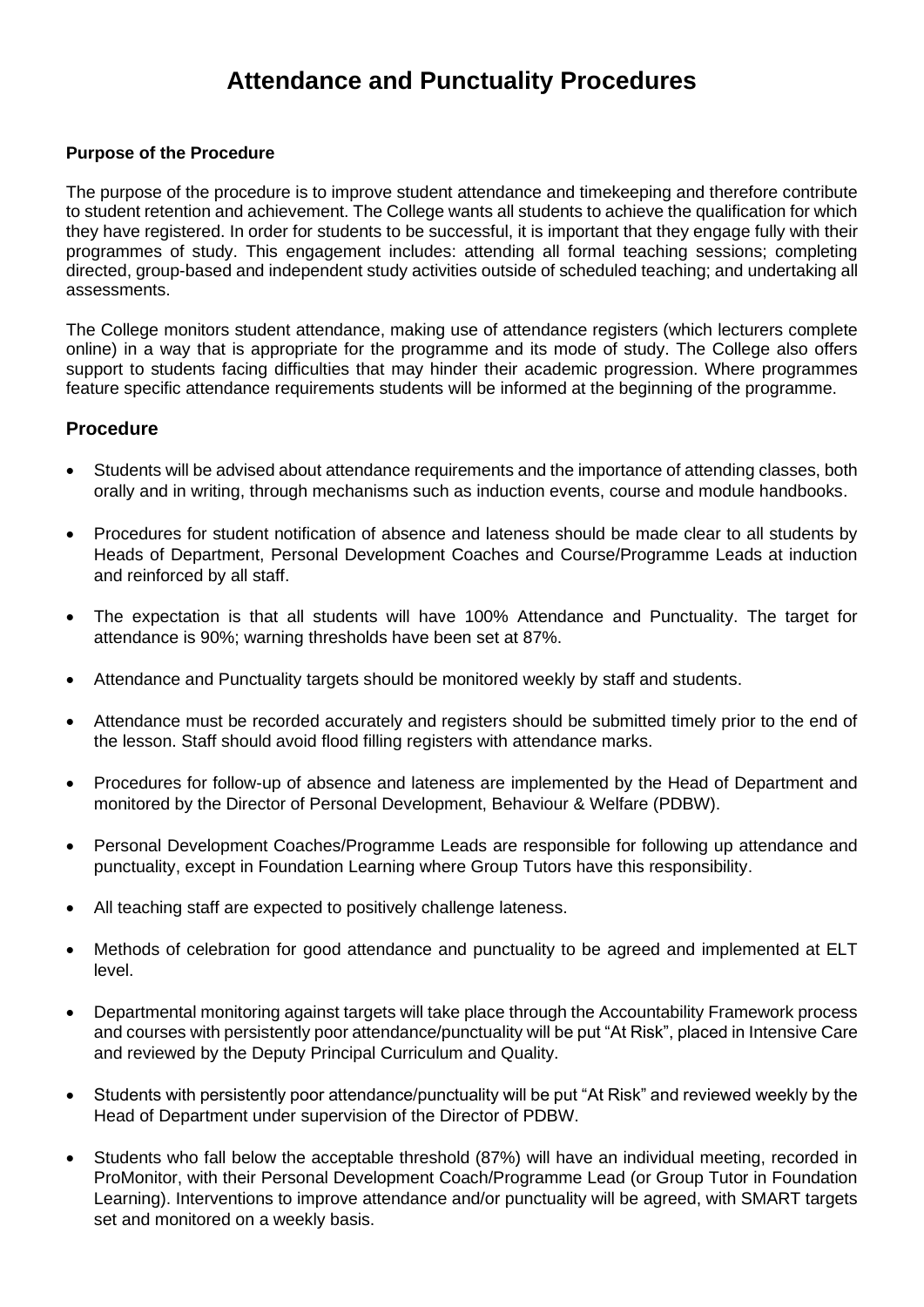- Where SMART targets are not met and attendance and/or punctuality remains a concern, the Personal Development Coaches/Programme Lead will refer the student to the Head of Department who will follow the Student Disciplinary Procedure.
- It is not expected that students will need to authorise an absence very often or to miss classes regularly. Personal Development Coaches/Programme Lead (or Group Tutors in Foundation Learning) can authorise absences as per the process outlined later in this document.
- **ESFA funding rules dictate that students who have not attended classes for 4 consecutive weeks must be withdrawn.** In this instance staff should have attempted contact with the student to understand the reason for non-attendance and establish whether the student will be resuming attendance within this 4 week period. If the attendance has not resumed then the student withdrawal needs to be submitted including the reason for no longer attending the College. All withdrawals must be submitted timely.

#### **Head of Department Responsibilities**

- Ensure that their staff mark and submit their registers on time, before the end of the lesson. They should review the college Outstanding Registers Report on a weekly basis to manage this.
- Review college Attendance Report weekly to determine where interventions may be required.
- Review college Students Not Attended for 2 or More Weeks Report each week to identify students where an intervention may be needed.
- Review weekly "At Risk" students.
- Review and approve withdrawals using the college Withdrawal Monitoring Report to ensure that withdrawals are submitted timely by their staff.
- Progress disciplinary procedures with students referred by the PDC or Progamme Lead relating to continuing attendance issues.

#### **FE Student attendance at English and/or maths**

Students are required to attend their timetabled English/maths lessons, as part of their study programme.

Students who fail to attend, without an authorised/valid reason, will progress through the disciplinary stages.

- 1. **Non-attendance for 4 working weeks at any English and/or maths session for which the student is enrolled.**
- 2. **Students whose attendance falls below 80% during the academic year will be placed on stage 1.** These students are to be identified by the Head of Department for English/maths and communicated to the Head of Department for the curriculum area and their corresponding Director of Faculty.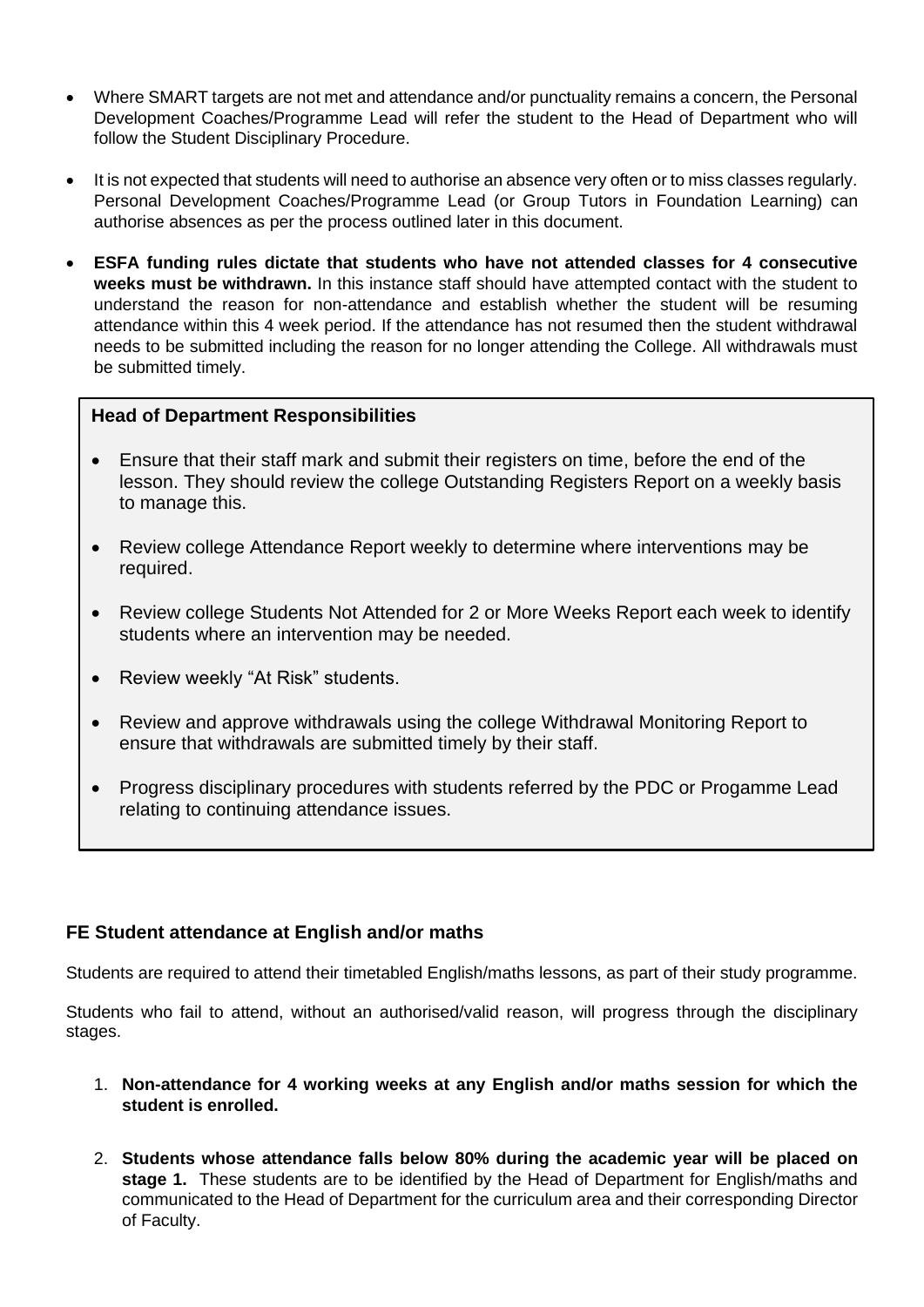#### **Actions when referred for disciplinary**

- Head of Department for curriculum area/Personal Development Coach, conducts Stage 1 meeting with student and records this on ProMonitor under "managed meeting", with targets set for improvement by the end of two weeks, for students not affected by a timetable clash.
- If target for improvement is not met by the end of the two-week period, the Head of Department for curriculum area holds a Stage 2 meeting with student and parents/guardian. Target set for improvement by the end of next two weeks.
- If target for improvement is not met by the end of the next two-week period, the Head of Department for curriculum area convenes a Stage 3 meeting with student and parents/guardian.

The outcome of the Stage 3 disciplinary meeting will either be:

- No case to answer
- Final written warning with conditions
- Removal of place from College.

#### **Withdrawal of English & Maths due to lack of attendance**

ESFA funding rules require us to make timely withdrawal of students if they are not attending their classes. If students do not attend 6 weeks after their first positive attendance (classed as their start date) then they fail to meet the condition of funding for English and Maths. **If there is no attendance within a 6 week period after their first attendance or the start of timetabled courses then the students must be withdrawn from the English and/or Maths qualification.** All English and Maths withdrawals must be approved by both the HoD and DoF. The College will loose all funding for students who do not meet the condition of funding for English and Maths.

Timely withdrawal must be put in place where there is continued non-attendance. The initial 6 week grace period as detailed above may be given to engage the student in attending. Following this period, if the student has commenced attending and has stopped then any students that fall below an attendance rate of **50%** should be withdrawn on the 5th week of consecutive non-attendance.

Regular communication between English & Maths staff and vocational curriculum staff must take place through the attendance management process and notification when the students are being withdrawn.

#### **Head of Department Responsibilities**

- HoD to monitor E&M attendance for their department(s).
- HoD instructs PDC to conduct Stage 1 disciplinary action where a student falls below 80% attendance or where a pattern of nonattendance occurs.
- HoD & PDC monitor attendance and where no improvement occurs, conducts Stage 2 disciplinary meeting.
- HoD monitors attendance and where no improvement occurs, arranges Stage 3 disciplinary meeting.
- HoD completes withdrawal from programme.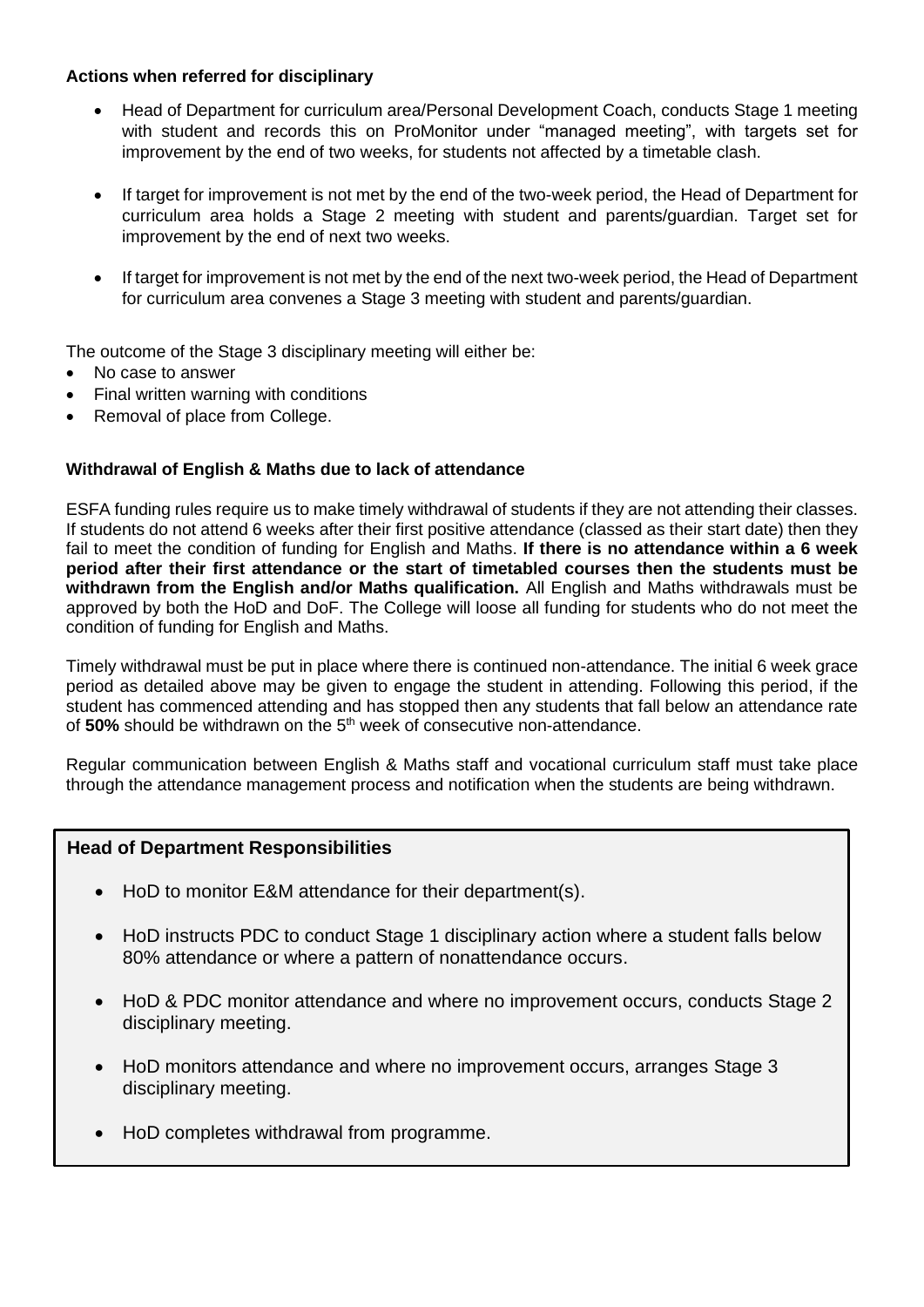#### **Authorised Absence**

- Absences can only be authorised in advance.
- It is not expected that students will need to authorise an absence very often or to miss classes regularly. Personal Development Coaches can authorise absences as follows:

Absences that can be authorised in advance:

| Reason                                                                   | <b>Evidence needed</b>                              |
|--------------------------------------------------------------------------|-----------------------------------------------------|
| Observation of a religious holiday                                       | Letter                                              |
| Funeral                                                                  |                                                     |
| Occasional care for a person if a student has a caring<br>responsibility |                                                     |
| Driving test (but not driving lesson)                                    | Letter from Test Centre confirming time<br>and date |
| Medical appointments which cannot be arranged<br>outside college hours   | Appointment card/letter                             |
| Job/university interview                                                 | Email/Letter from employer/university               |
| Court attendance or interview with probation officer                     | Appointment card/letter                             |
| Interviews with college staff (careers, counsellor,<br>nurse, tutor)     | Note/email from the relevant person                 |
| Severe disruption to normal means of transport, e.g.<br>rail strike      | Local/national media                                |
| Timetable suspended, e.g. staff development day                          | Nescot calendar                                     |

- Occasionally a student may need to miss a class suddenly. This may be authorised by the Personal Development Coach as long as the student's parent/guardian has made contact with the College either by telephone or email. If the student lives independently (and the College has evidence of this) then the student must contact the College, by phone, email or Nescomms. We will authorise absence due to Covid Self-Isolation, where we have received NHS Track and Trace evidence.
- The College will not authorise absences where there appears to be a pattern of non-attendance and does not expect to authorise absence for any of the reasons below more than three times each term:
	- o Illness
	- o Long Term Sickness
	- $\circ$  Transport problems where there is no other option at short notice (if this happens regularly the student must find another means of transport)
	- o An emergency involving a family member depending on the situation.

#### Sickness Whilst At College

If a student becomes ill during the day they must see the College Nurse before leaving the premises to authorise their absence.

#### Absences Which Cannot Be Authorised

- Holidays
- Shopping
- Work
- Driving Lessons
- **Birthday Celebrations**
- **Leisure Activities**
- Looking after younger family members on a regular basis.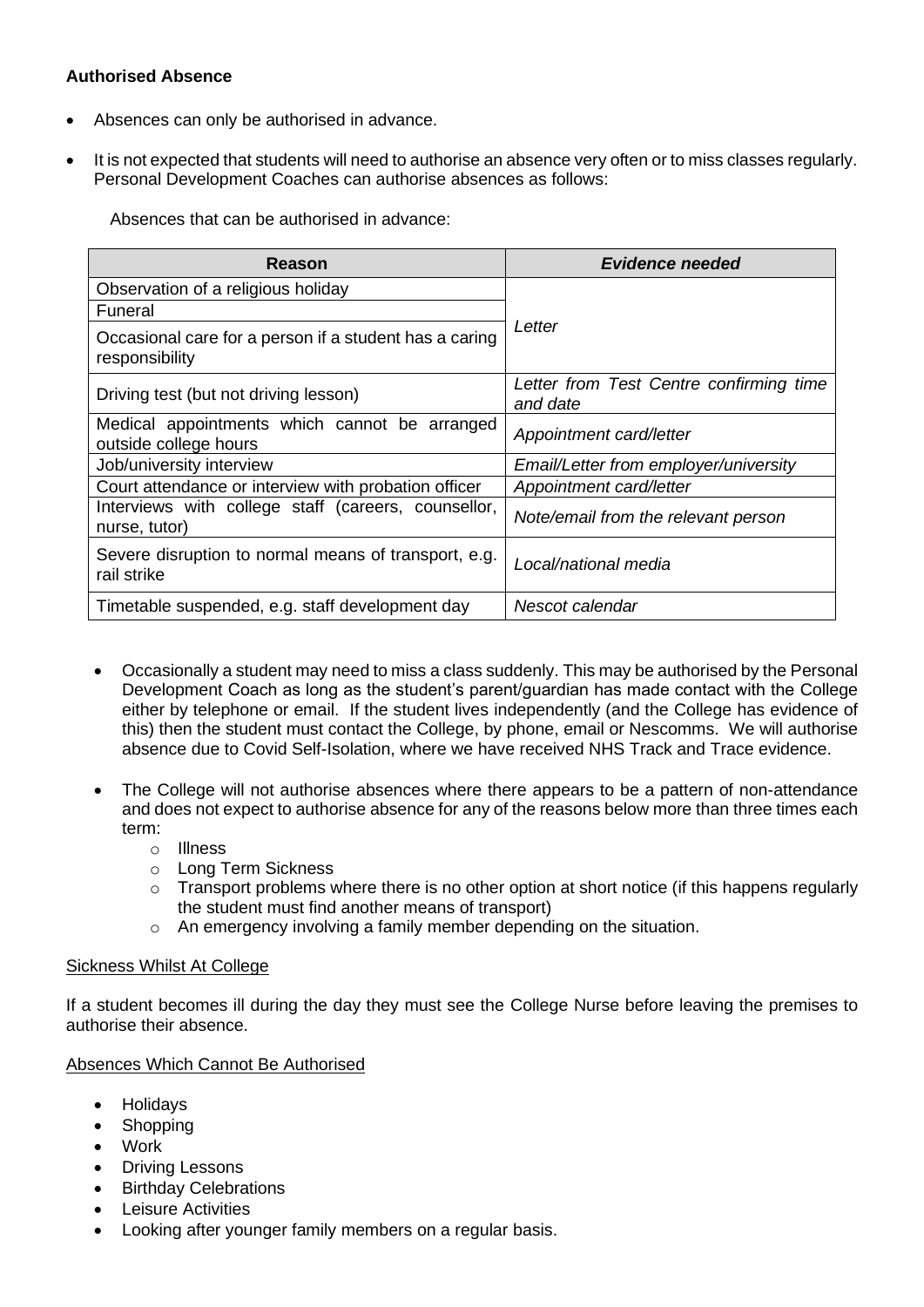#### **Staff Procedure for Authorising Absence**

- If a student applies in advance to authorise a future absence the Personal Development Coach must note this on ProMonitor. The message must contain the following information:
	- o The date/time of the absence
	- o The reason for the absence (e.g. driving test)
	- o The evidence seen.
- This message must be forwarded to the teaching team and the Bursary Team, namely Sharon Greenwood and Jacqui Kavanagh (if the student is in receipt of a weekly bursary).
- If a parent/guardian makes contact on the day to authorise an unexpected absence the Tutor/Personal Development Coach must note this on ProMonitor. The message must contain the following information:
	- o Who has made contact
	- o The date of the absence
	- o The expected return date
	- o The reason for the absence (if sickness, give a description of the nature of the illness rather than just 'sick').
- This message must be forwarded to the teaching team and the Bursary Team (if the student is in receipt of a weekly bursary).
- If a student is leaving College because they are unwell, the Nurse will put a note on ProMonitor.
- If the register is to be amended to authorised absence then this must be completed by the Personal Development Coach. Unexpected absences will be recorded by the end of each week. Planned absences will be recorded on the day that they occur.

#### **Due to GDPR the evidence does not need to be retained as long as it is recorded as seen on ProMonitor.**

#### Students in Receipt of Weekly Bursary Payments

Bursary payments are dependent on attendance and are paid weekly in arrears. Students who have 90% (80% young carers) or more attendance in the previous week will automatically receive their weekly bursary payment. Any student who does not have 90% attendance will only receive a payment if, in the previous week, they have some attendance and have authorised any absences with their Progress Coach. If the student has unauthorised absences they will not receive a payment.

The Bursary Team will keep a record of all the ProMonitor comments received and use this information to determine if a payment should be made or not. If a payment is not to be made the student will be notified and encouraged to discuss their unauthorised absence with their Personal Development Coach. Personal Development Coaches will also be notified weekly of their students not due to be paid and will be given until 3.30pm the next day to inform the Bursary Team if a payment should be made.